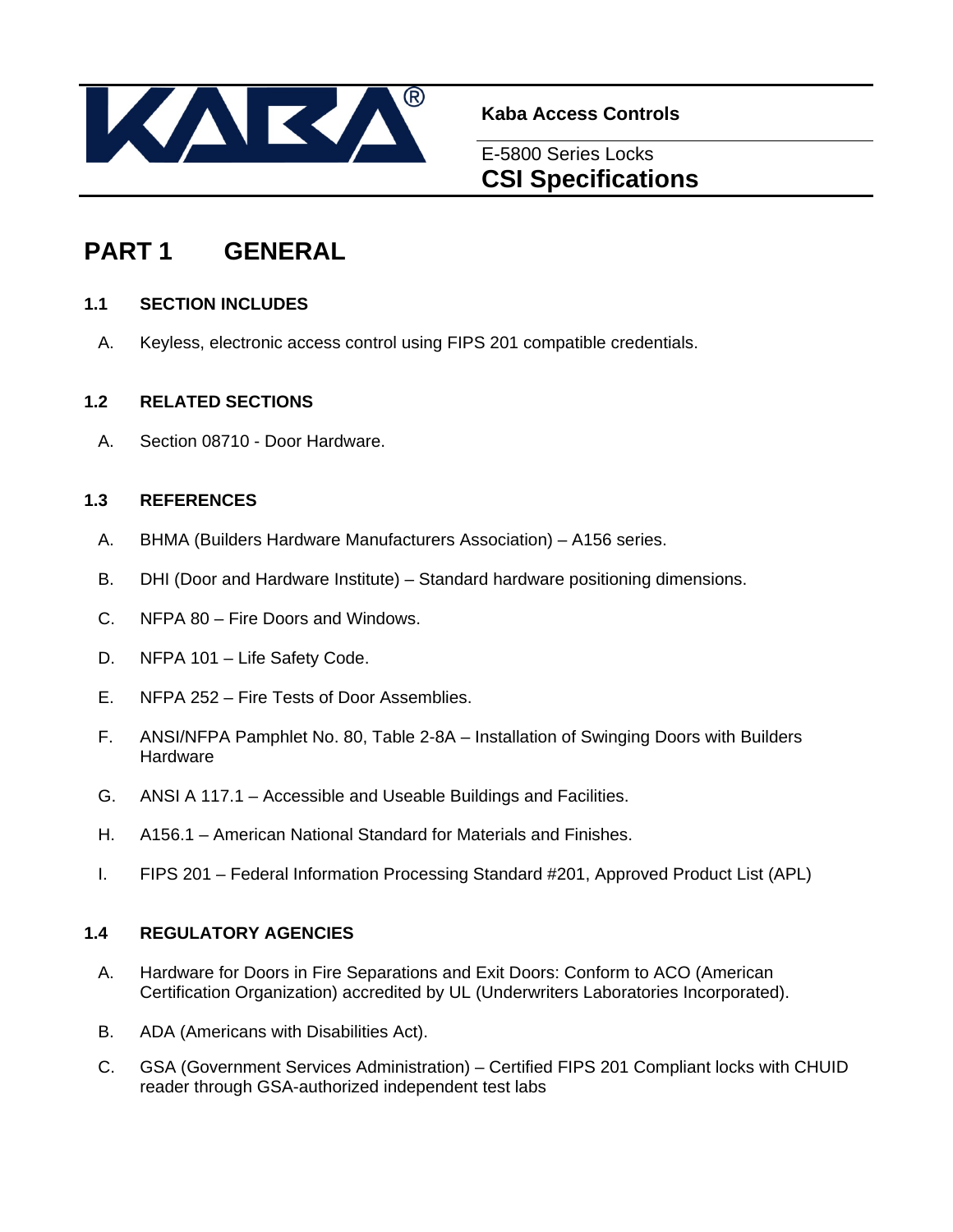## **1.5 SUBMITTALS**

- A. Section 01300 Submittals: Submit one (1) sample of each hardware component with each specified finish.
- B. Samples:
	- 1. Identify each sample by label indicating applicable manufacturer's brand number, required finish, and hardware package number.
	- 2. Approval samples will be returned for incorporation into the work.
- C. Hardware List:
	- 1. Indicate specific hardware; identify make, model, material, function, size, finish, and other pertinent information.

#### **1.6 CLOSEOUT SUBMITTALS**

- A. Section 01780 Closeout Submittals: Requirements for operation and maintenance manual.
- B. Provide operation and maintenance data for electronic access control for incorporation into manual.
- C. Advise maintenance staff regarding proper care, cleaning, and general maintenance.

#### **1.7 QUALITY ASSURANCE**

- A. Perform Work in accordance with the following requirements:
	- 1. ANSI-BHMA, A156 Series.
	- 2. DHI A115 Series.
	- 3. NFPA 80.
	- 4. NFPA 101.
	- 5. NFPA 252.
	- 6. NIST (National Institute of Science and Technology) FIPS 201
- B. Hardware Supplier Qualifications: Company specializing in supplying [commercial] [institutional] [\_\_\_\_\_\_\_\_\_\_\_\_] door hardware with [\_\_\_\_] years [documented] experience. [approved by manufacturers].
- C. Hardware Supplier Personnel: Employ [an Architectural Hardware Consultant (AHC)] [a quailfied person] to assist in the Work of this section.

#### **1.8 EXTRA MATERIALS**

A. Section 01780 – Closeout Submittals: Provide maintenance materials.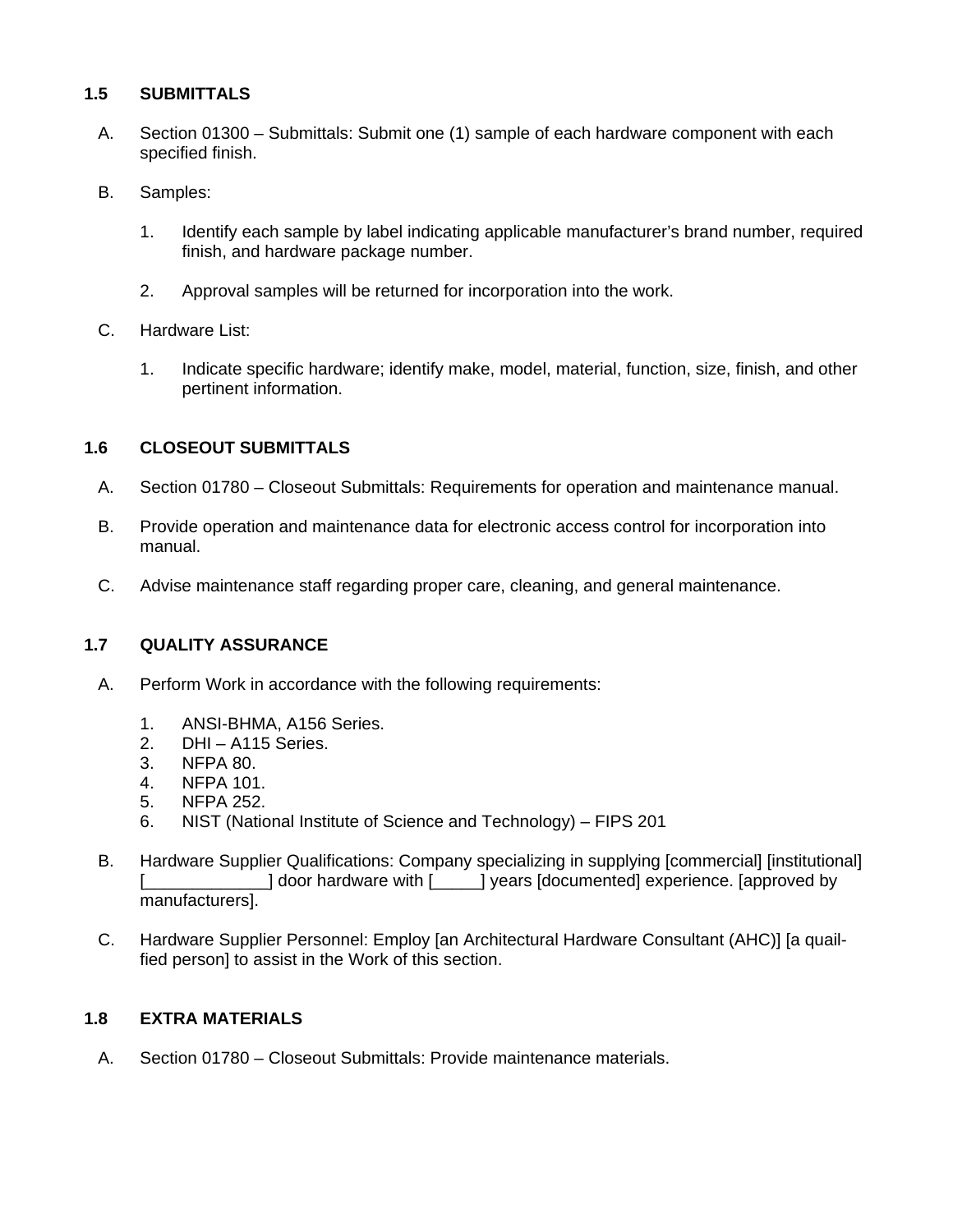### **1.9 DELIVERY AND STORAGE**

- A. Section 01600 Product Requirements: Deliver, store, handle, and protect products.
- B. Deliver materials in original package with identification labels intact.
- C. Package each item of hardware including fastenings, separately or in like groups of hardware. Label each package as to item definition and location.
- D. Store finishing hardware in locked, clean, dry area.

#### **1.10 PROJECT CONDITIONS**

- A. Section 01300 Administrative Requirements: Coordination and meetings.
- B. Coordinate the Work with other directly affected sections involving manufacture or fabrication of internal reinforcement for door/frame hardware and recessed items.

### **1.11 WARRANTY**

- A. Section 01700 Execution Requirements: Warranties.
- B. Manufacturer's Warranty: [three (3)] [ \_\_\_\_\_] year limited warranty that begins once power is applied.

#### **1.12 MAINTENANCE PRODUCTS**

- A. Section 01700 Execution Requirements: Operation and maintenance data.
- B. Provide special tools applicable to each different or special hardware component.

## **PART 2 PRODUCTS**

#### **2.1 MANUFACTURER**

- A. Acceptable Manufacturer: KABA Access Controls
- B. Substitutions: Not permitted.
- C. Access Control products must be manufactured in the USA
- D. Access Control Products must meet BAA (Buy American Act) and NAFTA Guidelines

#### **2.2 STAND-ALONE ELECTRONIC ACCESS CONTROL**

Stand-Alone Electronic Access Control for High Security Applications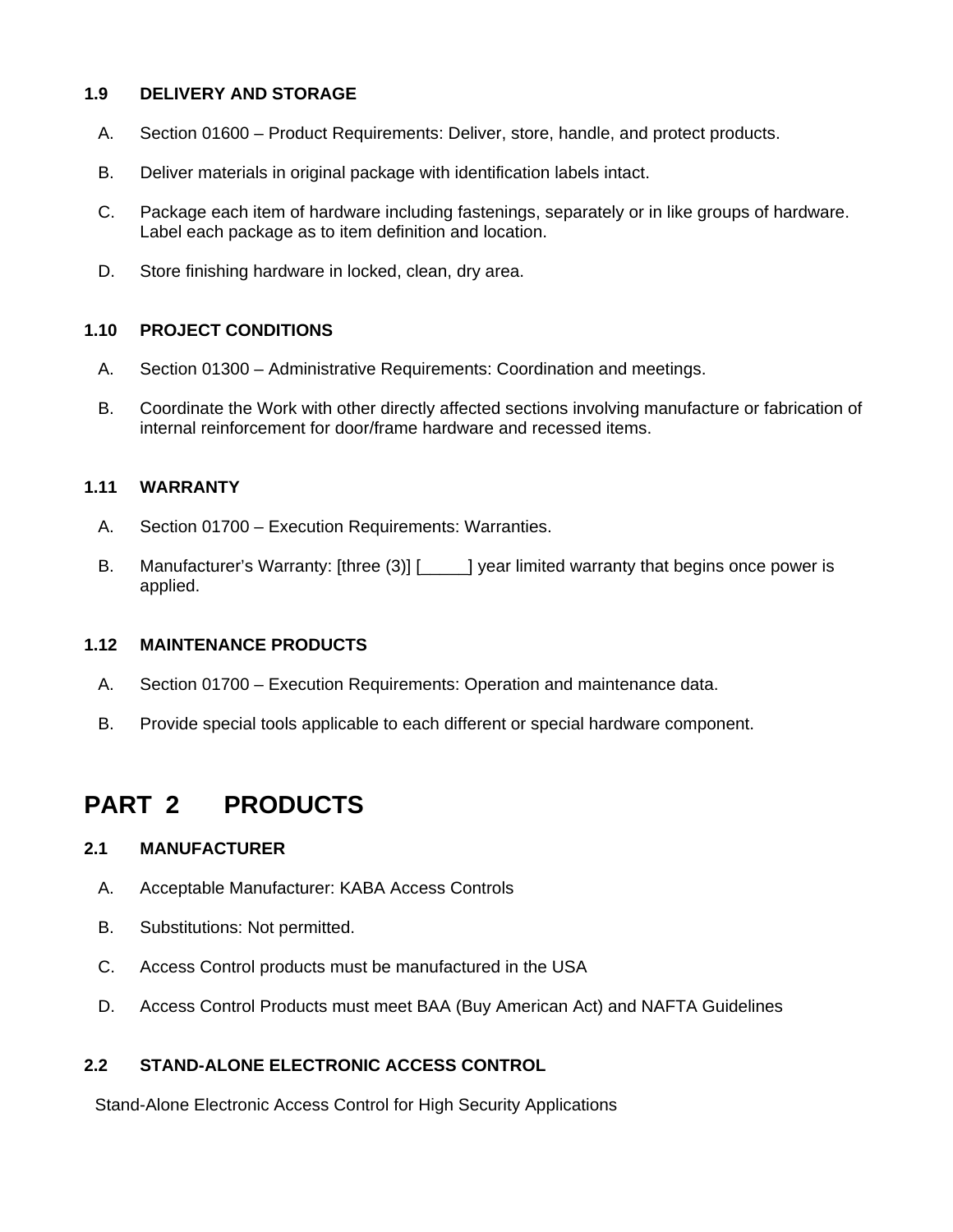- A. Access Control System:
	- 1. Access Credentials (2):
		- Card only (PIV compatible or DESFire card) Dual Credential – PIN followed by Card
	- 2. ID Card Enrolling Station: Card Reader/Enroller that supports both (ISO7816-4) Contact Interface and (ISO14443 a/b) Contactless Interface
	- 3. Manual Lock Programming: 300 users at the reader using keypad in LearnLok™ mode
	- 4. Software Lock Programming and Auditing Unit: Laptop or Netbook PC with IrDA communications
	- 5. Number of Users: 300 in LearnLok™ mode; 3000 with software
	- 6. Audit Trail: 30,000 most recent events, including Key Override use
	- 7. Authority Levels (6) Allows control of who has access to specific lock operations: Master **Guest Visitor/User** Manager Service User

Access User Maintenance Unit (PC M-Unit) User

- 8. Programmed Scheduling: Up to 16 different access schedules per lock, with up to 32 different holiday / vacation blocks per lock
- 9. Passage Mode Options (3):
	- First manager or privileged-user in

Automatic according to access schedules

Manually toggled on/off at the lock keypad with preset duration from 1-24 hours

- B. Locks General Information:
	- 1. Style Contactless CHUID Card Reader and vandal-resistant Keypad with solid-metal pushbuttons, Transparent (Card ID) Readers are not acceptable.
	- 2. Lockset Electronic: ANSI/BHMA A156.25, Grade 1 Certification
	- 3. Extra heavy-duty solid cast housings and solid cast levers, wear-tested for extensive use in both indoor and outdoor applications
	- 4 Mounting: All electronics should be on the unsecured side of the door to prevent cables or wires through the door.

 Batteries and other powering options should be located on the secured side of the door to prevent tampering and use by unauthorized persons.

 All electronics should be on the unsecured side of the door to prevent cables or wires through the door

- 5. Standard Lock Finish: Satin Chrome 26D (626) housings & levers
- 6. Other Finishes Available: Bright Brass 03 (605), Satin Brass 04 (606), Bright Chrome 026 (625), and Dark Bronze (744-simulates 10B/613) housings and levers with Satin Brass (606) pushbuttons, Black (676) housings with Satin Chrome levers and accents
- 7. Items supplied with: Lock Assembly, Installation Manual, Template, Quick Reference Guide, Operations Manual, and required Hardware

Additional Items supplied with Key-in-Lever Cylinder model ONLY:

 Universal Kaba 1599 6-pin cylinder with tailpiece, four (4) additional tailpieces, and two (2) nickel silver keys

- 8. Key Override: Key-in lever cylinders, small format interchangeable cores, large format removable cores; Key Override use is Indicated in audit events log
- 9. Authority Levels: Six (6) different Options:

Master Level - Performs all set-up and programming functions

Manager Level - Administers common programming functions

Access User Level - Entry granted with valid credential

Service Level – PIN or card for single event, or up to 4-day access with no expiry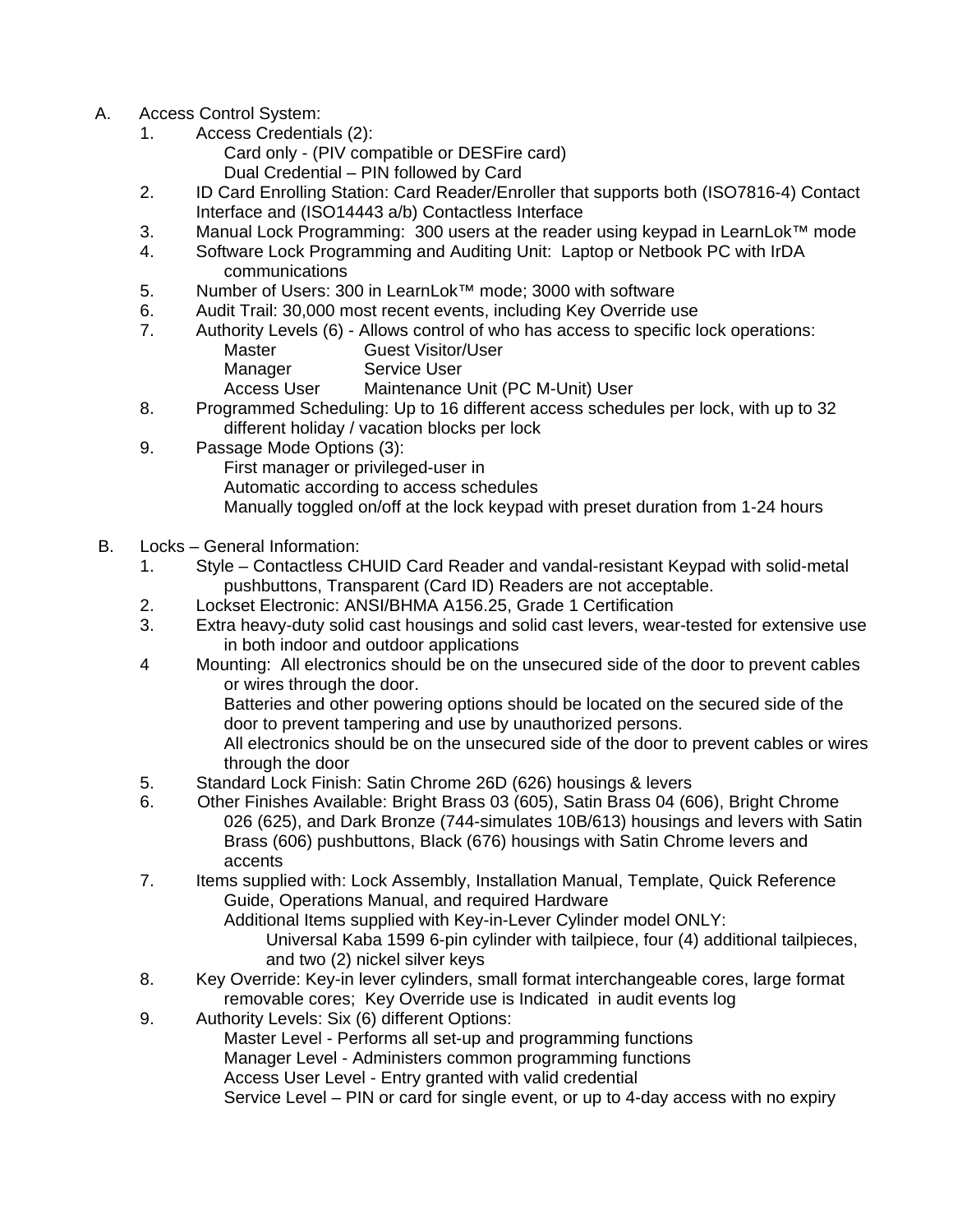Guest Level – 365 day durations Maintenance Level – no access is granted, but information can be uploaded/ downloaded from the lock

- 10. User Parameters:
	- PIN Length adjustable to accept 4 to 8 digits
	- Anti-Tamper Lockout adjustable from 3 to 9 invalid attempts, with an adjustable period of 3 to 90 seconds
	- Re-Lock Time adjustable from 2 to 20 seconds
- 11. Power: 3 Power Options:
	- a. Standard 4AA batteries (up to 60,00 cycles)
	- b. High Capacity Battery Kit 4 cells (up to 120,000 cycles)
	- c. 12-24 VDC Power Interface from standard off-the-shelf power interface units
- 12. Certification and Testing
	- ANSI-BHMA Certified:

| A156.2  | <b>Cylindrical Locks</b> | Grade 1 |
|---------|--------------------------|---------|
| A156.3  | Exit Device Locks        | Grade 1 |
| A156.13 | Mortise Locks            | Grade 1 |
| A156.25 | Electronic Locks         | Grade 1 |
|         |                          |         |

ISO Standards:

 14443A-Read-Only FIPS 201 Compliant Credentials, DESFire 14443B- Read-Only FIPS 201 Compliant Credentials

US Government Certified:

 GSA APL (Approved Product List) – FIPS 201 CHUID Reader (Contactless) Accessibility Standard:

Americans with Disabilities Act (ADA) Compliant

 Fire Rating: Three (3) hour UL/ULC fire door rating for "A" rated doors Environmental: Indoor /Outdoor approved

 Front Housing: -31°F (-35°C) to +151°F (66°C) Rear Housing: -31°F (-35°C) to +130°F (55°C)

- C. Locks Cylindrical:
	- 1. Style Contactless CHUID Card Reader and vandal-resistant Keypad with solid-metal pushbuttons, Transparent (Card ID only) Readers are not acceptable.
	- 2. Locking Device Options:

Cylindrical ½" (13mm) throw latch with floating face plate and 2¾" (70mm) bkst Cylindrical ½" (13mm) throw latch with floating face plate and 23/8" (60mm) bkst Cylindrical 3/4" (19mm) throw latch with floating face plate and 2¾" (70mm) bkst

3. Backsets:

2-3/4" (70mm), 2-3/8"(60mm); 3-3/4" (95mm) and 5" (130mm) extensions available

- 4. Lockset Cylindrical: ANSI/BHMA A156.2, Grade 1 Certification
- 5. Extra heavy-duty cylindrical drive wear-tested for extensive use in both indoor and outdoor applications; knobs available if required
- 6. Key Override: Key-in lever cylinders, small format interchangeable cores, large format removable cores
- 7. Lock Functions: Cylindrical, Cylindrical with Privacy
- D. Locks Mortise:
	- 1. Style Contactless CHUID Card Reader and vandal-resistant Keypad with solid-metal pushbuttons, Transparent (Card ID only) Readers are not acceptable.
	- 2. Locking Device Options:
		- Mortise ASM, 1 ¼" Face Plate No Deadbolt (Non Handed, Field Reversible) Mortise ASM, 1 ¼" Face Plate With Deadbolt (Non Handed, Field Reversible)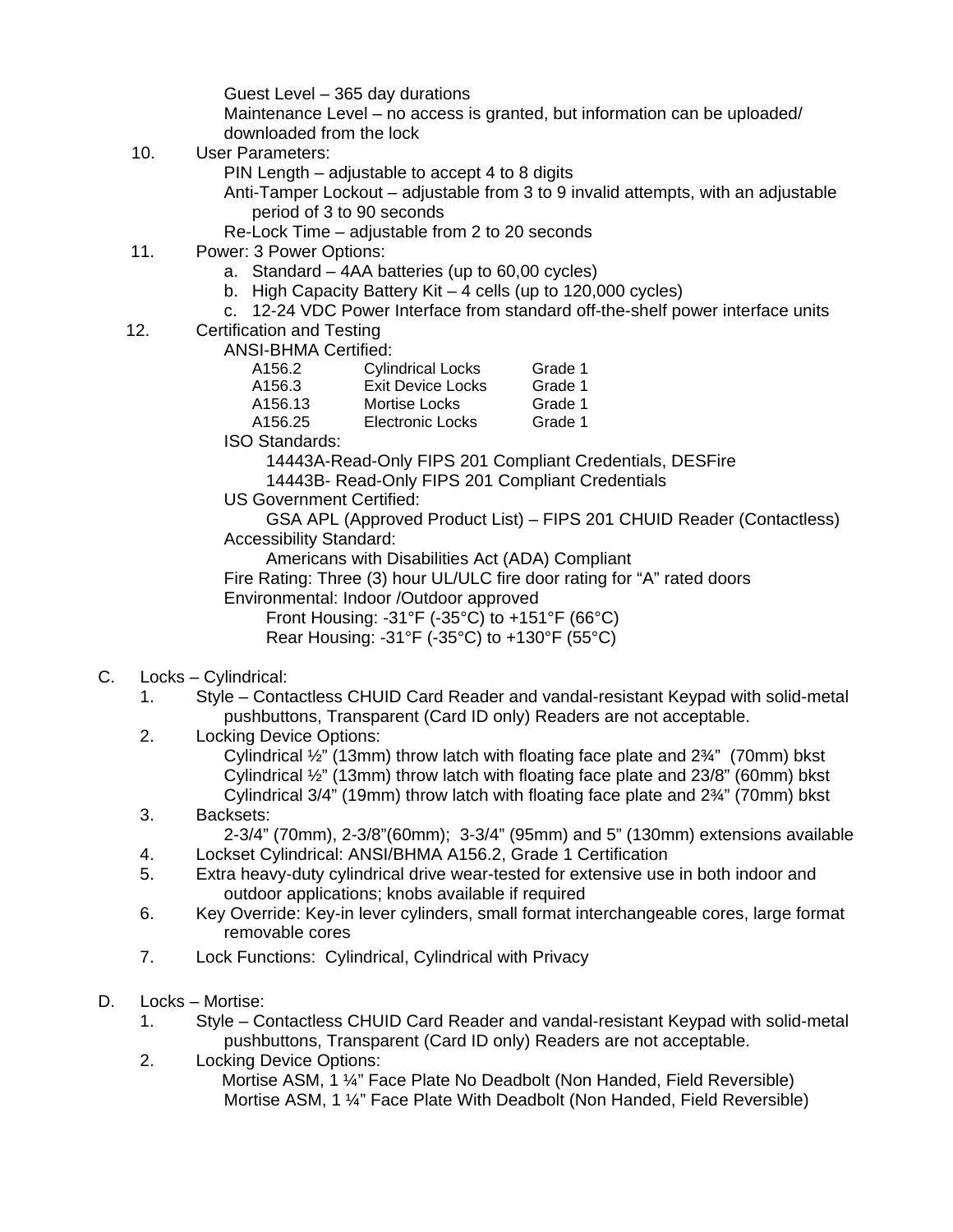- 3. Backset: 2-3/4" (70mm)
- 4. Lockset ASM Mortise: ANSI/BHMA A156.13, Grade 1 Certification
- 5. Extra heavy-duty ASM Mortise wear-tested for extensive use in both indoor and outdoor applications
- 6. Key Override: Key-in lever cylinders, small format interchangeable cores, large format removable cores
- 7. Lock Function Customization: Mortise Locks are easily customized on-site via keypad to work as various BHMA lock functions, eliminating the requirement to stock multiple locks to meet different applications. Built-in Options include: Entry, Privacy, and Residence lock (thumbturn required for Privacy and Residence functions)
- 8. Back to Back Option: Entry/Exit, per BHMA F30 Asylum Function Power to both independent housings is supplied by a battery pack behind the mortise faceplate. Separate housings can be programmed alike or as independent openings
- E. Locks Exit Trim:
	- 1. Style Contactless CHUID Card Reader and vandal-resistant Keypad with solid-metal pushbuttons, Transparent (Card ID only) Readers are not acceptable.
	- 2. Exit Device compatibility: One Lock Model (SKU) must be universally compatible with all of the following Exit Devices:

| Arrow S1250       | Arrow S3800        |
|-------------------|--------------------|
| Detex 10/F10      | Dorma 9300/9300F   |
| Precision 21/FL21 | Sargent2828        |
| Sargent 8800      | Sargent 8888       |
| Von Duprin98/98F  | Von Duprin 99 /99F |

Corbin/Russwin 5200/5200A Monarch 18R/F-18R Sargent 3828 VonDuprin 22/22F Yale 7100

- 3. Backset: Dictated by chosen Exit Device Manufacturer
- 4. Exit Trim: ANSI/BHMA 156.3, Grade 1 Certification
- 5. Spring loaded tailpiece interfaces with all specified Exit Devices
- 6. Key Override: Key-in lever cylinders, small format interchangeable cores, large format removable cores
- 7. Lock Function: Exit Trim
- F. Locks Standalone Access Controller (SAC):
	- 1. Style Contactless Card Reader and vandal-resistant Keypad with solid-metal pushbuttons, Transparent (Card ID only) Readers are not acceptable.
	- 2. Locking Device compatibility: Magnetic Locks, Electric Strikes, Parking Gates, Turnstiles, etc.
	- 3. Power Requirement: 12-24 VDC with battery backup (Securitron, Altronics, etc)
	- 4. Tamper-Proof Indicator: Prevents Access if Keypad/Reader is vandalized
	- 5. Alarm Shunt: Normally Open or Normally Closed with field-selectable duration settings
	- 6. Contact Closure: Normally Open or Normally Closed<br>7. Lock Function: Standalone Access Controller or Kevr
	- Lock Function: Standalone Access Controller or Keypad/Reader
- G. System Software
	- 1. Host Application PC Server with multiple workstations support using Thin Client interface over network (for same machine)
	- 2. SQL database with critical data components encrypted for highest security
	- 3. Validation of credential's digital certificate performed during card enrollment
	- 4. Uses periodic PKI-based validation of enrolled credentials
	- 5. Incorporates "CoreStreet Enabled" FIPS 201 High Assurance at card enrollment and at customer-specified doors
	- 6. Incorporates "CoreStreet Enabled" PKI-based credential validation and verification at card enrollment and at customer-specified daily intervals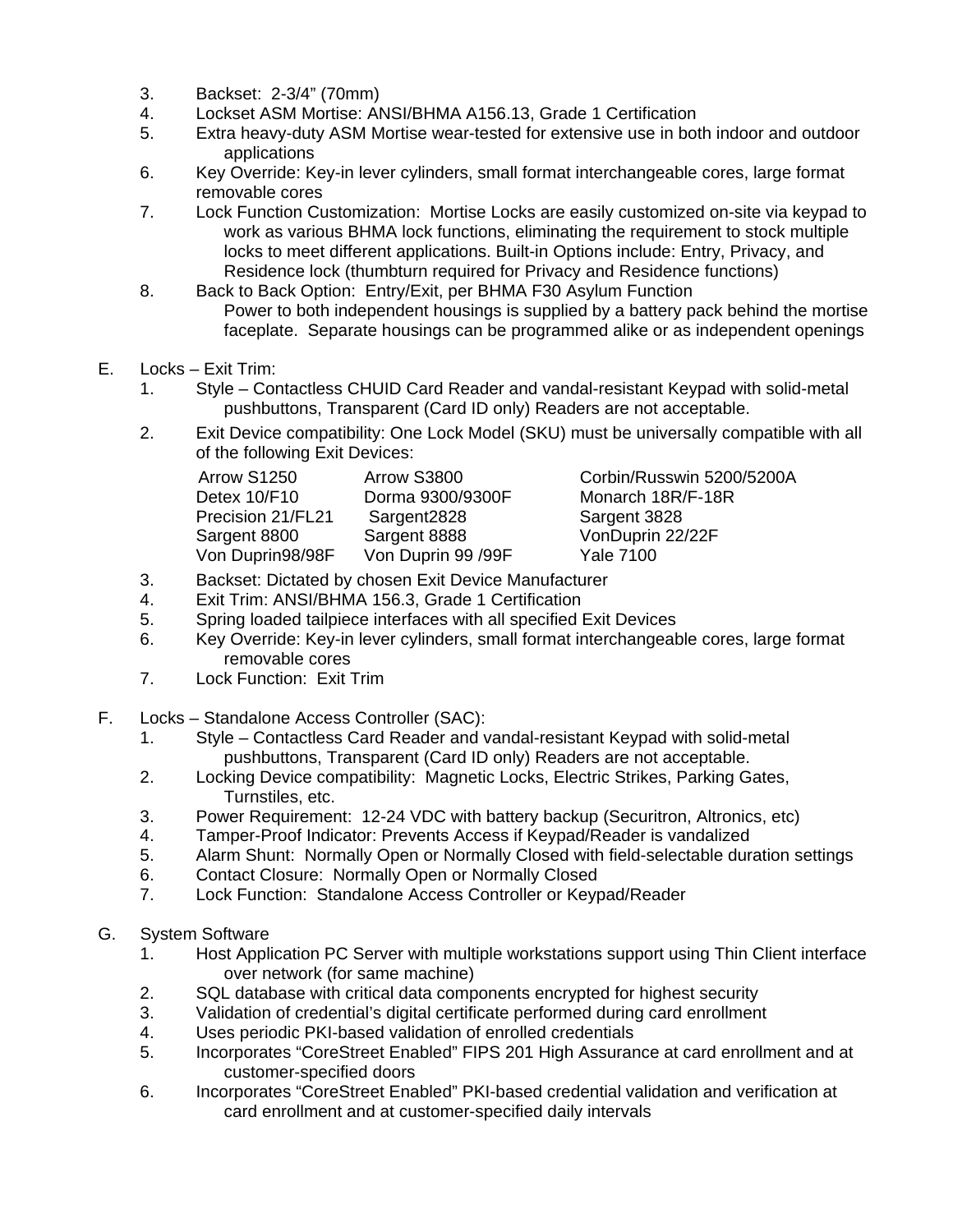#### **2.2 USE OF FASTENERS AND FUNCTIONAL DETAILS**

- 2.2.0 Fasteners supplied and recommended by manufacturer must include one bolt that transfers power from the secured side of the door and compensates for expansion and contraction of both metal and wood doors. Cables or wires through the door are not allowed.
- 2.2.1 Do not over tighten Kaba Access Control E-Plex™ 5000 Series Cylindrical Lock: Do not over tighten the LectroBolt™ that transfers power from the secured side of the door.
- 2.2.1.1 Numeric Keypad: Vandal resistant, 12 button, metal keys with key override. Records [3] [4] [5] [6] [7] [8] [9] attempts.
- 2.2.1.1.1 Optional Microsoft Windows-based FIPS General software: retrieves audit trail, schedules, holidays, manages 3000 users per door and up to 10,000 doors per site.
- 2.2.1.2 Lock Housing: Extra heavy-duty solid cast housing, cast stainless steel cylindrical drive components, solid cast zinc lever, 70 mm (2-3/4 inch) backset.
- 2.2.1.2.1 Function Options:

1 Exit Trim (E.T.) 3 Cylindrical Lock (cyl) 5 Cylindrical with Privacy (cyl) 6 American Steel Mortise (ASM)

- 2.2.1.2.2 Electronics: Battery with [audible] [visual] indicator for low life.
- 2.2.1.2.3 Locking Device Options:

Exit Trim, Universal - interfaces with over 15 different exit device models Cylindrical ½" (13mm) throw latch with floating face plate and 2¾" (70mm) bkst Cylindrical ½" (13mm) throw latch with floating face plate and 23/8" (60mm) bkst Cylindrical 3/4" (19mm) throw latch with floating face plate and 2¾" (70mm) bkst Mortise ESM, LH - 1" (25mm) Face Plate No Deadbolt Mortise ESM, RH - 1" (25mm) Face Plate No Deadbolt Mortise ESM, LH - 1" (25mm) Face Plate With Deadbolt Mortise ESM, RH - 1" (25mm) Face Plate With Deadbolt Mortise ASM, 1 ¼" Face Plate No Deadbolt (Not Handed) Mortise ASM, 1 ¼" Face Plate With Deadbolt (Not Handed)

[3-hour] [  $\blacksquare$ ] UL/ULC Fire Door Rating.

- 2.2.1.2.4 Optional Features: Remote Unlock 12-24 VDC Power Interface Kit High Capacity Battery Kit
- 2.2.1.2.5 Strike: ASA and standard strike plate.
- 2.2.1.2.6 Door Thickness: 1-3/8 inch (35 mm) to 2-1/4 inch (57 mm) [\_\_\_\_\_\_\_] (specify)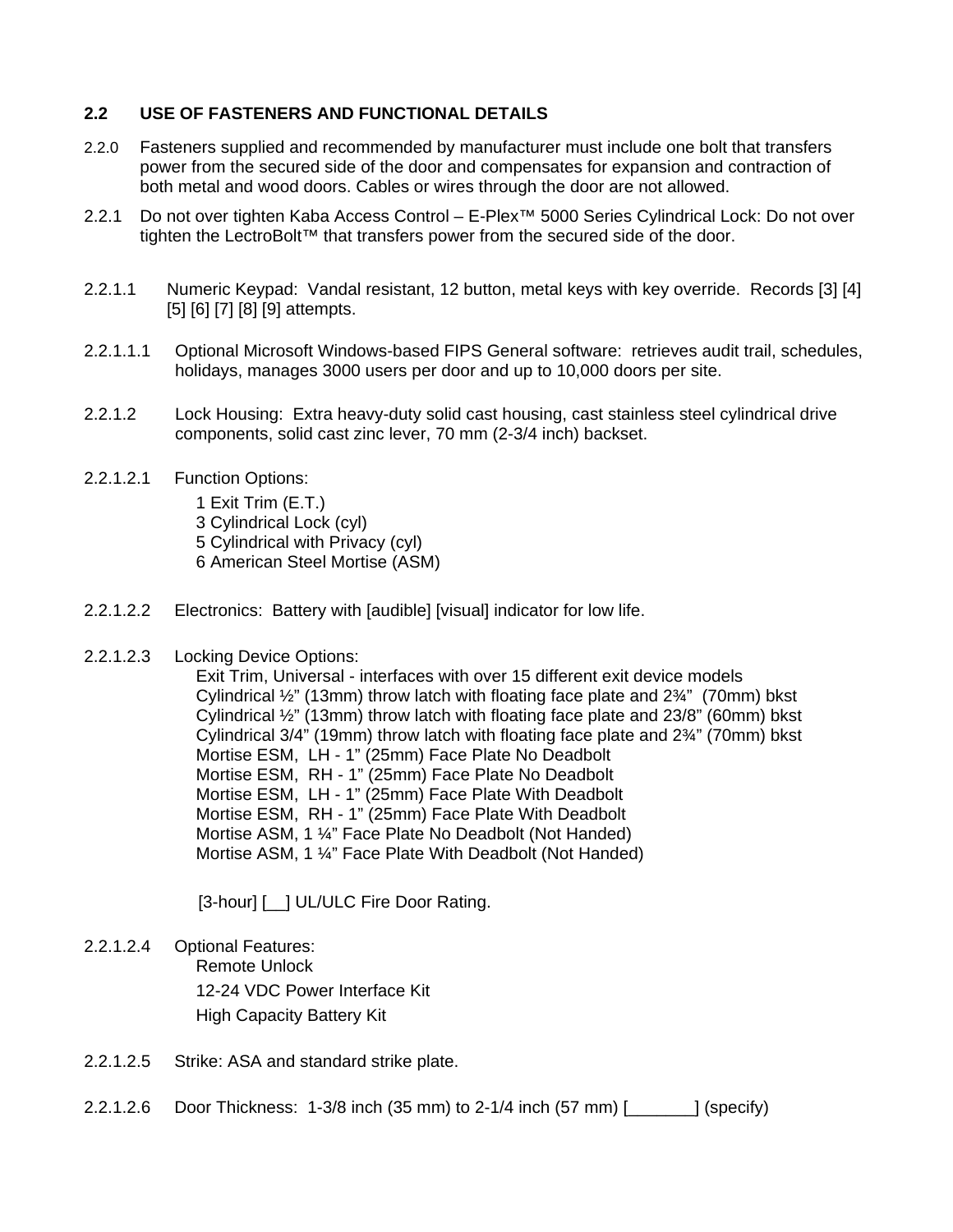- 2.2.1.2.7 Door handing: Non-handed, Field Reversible
- 2.2.1.2.8 Weight: 3.63 kg (8 lbs).
- 2.2.1.3 Finished to ANSI/BHMA standard for Materials and Finishes:
- 2.2.1.4 Finish Options: 605 Bright Brass (03) – PVD finish 606 Satin Brass (04) – PVD finish 625 Bright Chrome (026) 626 Satin Chrome (26D) 676 Black (19) (with Satin Chrome Accents) 744 Dark Bronze with Brass accents (simulated 10B/613)

#### **2.3 ACCESSORIES**

- 2.3.0 Fasteners: Must include at least one bolt that transfers power from the secured side of the door and compensates for expansion and contraction of both metal and wood doors by maintaining the fastener in constant tension from both sides of the door.
- 2.3.0.1 Screws, bolts, expansion shields and other fastening devices required for installation and smooth operation of hardware.
- 2.3.0.2 Exposed fastening devices to be compatible with hardware finish.
- 2.3.1 Key Override Function Options:
	- K-I-L Kaba Cylinder (Kaba 90 Keyway) Included (XK) K-I-L Kaba Cylinder (Schlage C Keyway) Included (XS) I/C Best & Equivalents (6 or 7 Pin Length) , Cylinder Not Included (B) R/C Corbin/Russwin , Cylinder Not Included (C) R/C Medeco/ASSA/Yale, Cylinder Not Included (M) R/C Sargent, Cylinder Not Included (R) R/C Schlage, Cylinder Not Included (S)
- 2.3.1.1 [Standard key-in-lever cylinder.] [Removable core cylinder.]
- 2.3.1.2 Compatible with cylinders from Manufacturer: [ASSA,] [Abloy,] [Corbin/Russwin,] [Medeco,] [Sargent,] [Schlage,] [Schlage Primus,] [Arrow,] [Australian,] [Kaba,] [Marks].
- 2.3.1.3 Interchangeable cores: small format Best and compatibles (6 or 7 pin length).
- 2.3.1.4 Removable cores: [ASSA,] [Corbin/Russwin,] [Medeco,] [Schlage,] [Yale].
- 2.3.1.5 Key override use indicated in audit events log
- 2.3.2 Type and Finish: Same surface finish with compatible material as substrate.

#### **2.4 FABRICATION**

2.4.0 Fabricate keyless lock with clutch free, direct-drive design.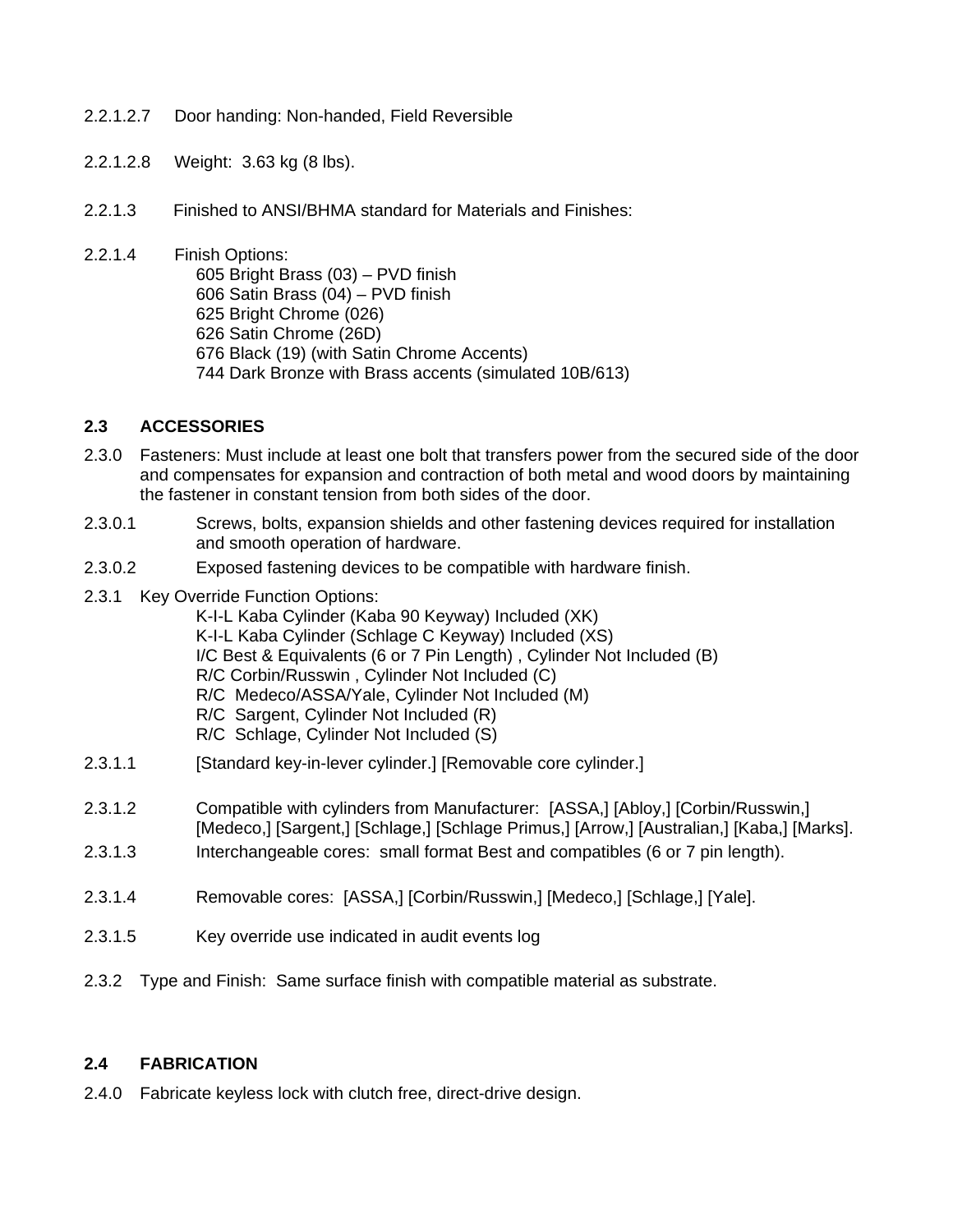2.4.1 Provide both Levers or Knobs: Options: Winston Lever (WL) Winston Knob (available with Cylindrical only) (WK)

## **PART 3 EXECUTION**

## **3.1 EXAMINATION**

- 3.1.0 Section 01700 Execution Requirements: Verification of existing conditions before starting work.
- 3.1.1 Verify that doors and frames are ready to receive work and dimensions are as [indicated on shop drawings.] [instructed by the manufacturer.]
- 3.1.2 Installation of Fasteners.

## **3.2 INSTALLATION**

- 3.2.0 Provide wood or metal door and frame manufacturers with instructions and templates for preparation of the work to receive hardware.
- 3.2.1 Provide hardware manufacturers' instructions for installation of hardware components.
- 3.2.2 Use fasteners recommended by manufacturer.
- 3.2.3 Do not over tighten fasteners.

## **3.3 FIELD QUALITY CONTROL**

- 3.3.0 Section 01400 Quality Requirements: Field inspection, testing, and adjusting.
- 3.3.1 Architectural Hardware Consultant will inspect installation and certify that hardware and installation has been provided and installed in accordance with manufacturer's instructions [and as specified].

## **3.4 ADJUSTING**

- 3.4.0 Section 01700: Adjusting installed work.
- 3.4.1 Adjust hardware for smooth operation.

## **3.5 PROTECTION OF FINISHED WORK**

- 3.5.0 Section 01700: Protecting installed work.
- 3.5.1 Do not permit adjacent work to damage hardware or finish.

## **3.6 SCHEDULE**

**3.7 PROTECTION**